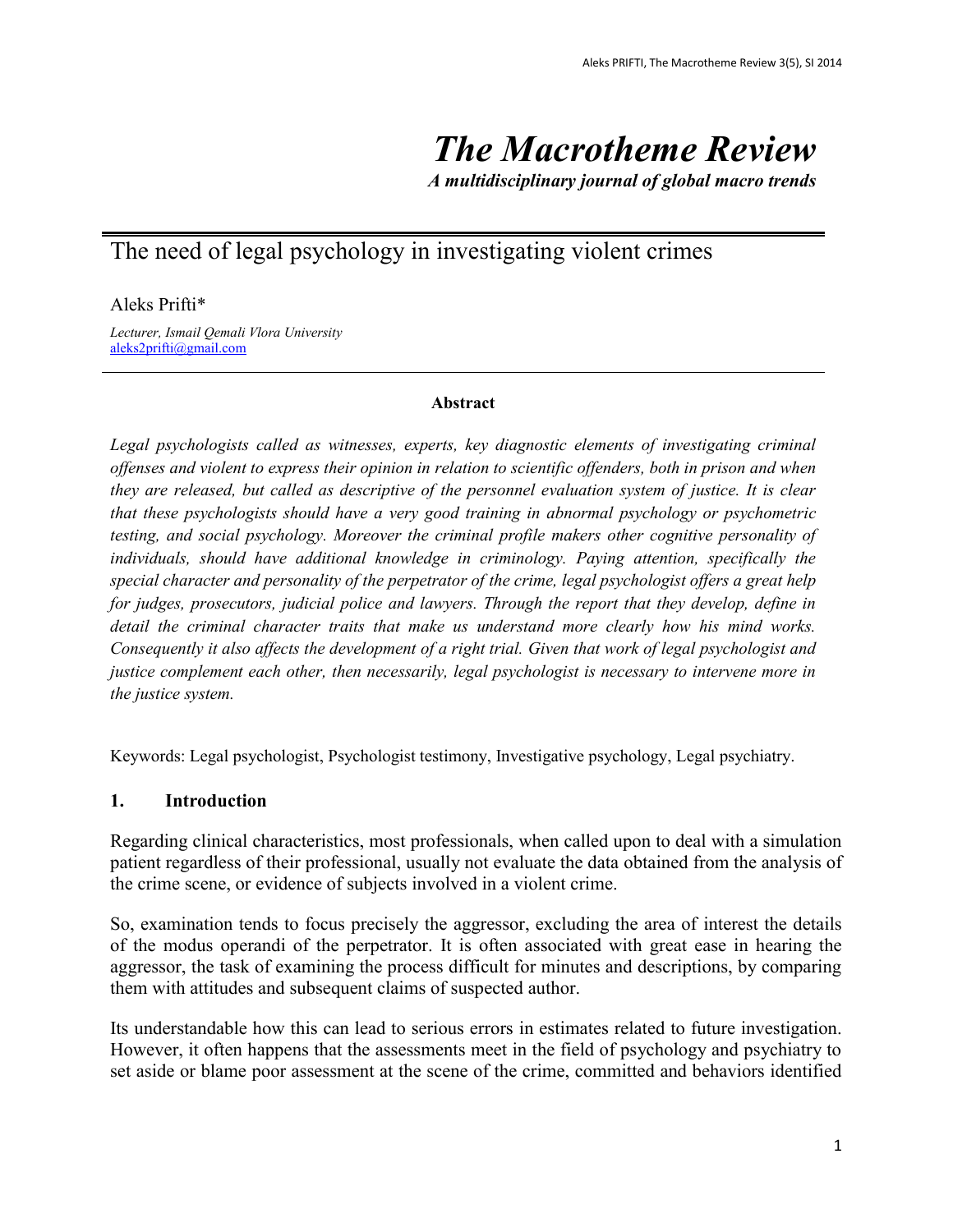in this country from aggressors, the particular characteristics of the relationship between aggressor and victim.

Referring to **legal psychology**, which plays an important role in the analysis of criminal profile, noting that it is related to the resolution of issues in which legal assessment, it is estimated that the psychological aspect is very important. The role of *legal psychology* until recently has been largely restricted to minors, while the role of psychiatry was highly praised in the resolution of civil and criminal cases in adults, and is involved in resolving all legal situations that have problems about psychological and physical characteristics of individuals of other deformations associated with psychosis. For example*:* issues of psychological damage compared with biological damage)*,* in terms of maintaining adequate psycho-physical development of minors *(family, guardianship, adoption),* the rehabilitation and re-socialization *(prison rules*) 1 .

As above, current practice shows up in particular in Albania this discipline is still in its infancy and requires a comprehensive commitment of specialists in this field to create a strong autonomous discipline....

## **2. Investigative Psychology**

Paper is accomplished according to the method of questionnaires. In this questionnaire are included field studies of research and investigative psychology, involving all aspects of psychology to running civil or criminal investigations. In the strict sense basically has to do with setting the modalities through which criminal actions can be examined and understood the purpose of the perpetrator individualization. Essential elements can be summarized in the analysis and evaluation of sequences of actions that make up the investigative process, starting from the moment in which the crime is committed until the matter is taken to court. This makes evident that other investigators and authors involved in the investigation must operate for adequate solutions, namely "undertaking an action weighed on the basis of information provided by that moment*" 2* .

Example, when committed a theft, they may try comparing fingerprints, found at the crime scene with those suspects already known precedent for theft of a certain category. This is a relatively simple process that allows identifying the potential culprit, ranging from information obtained from an examination of a fixed trace the scene. Action to stop and question suspected person is the result of logical deduction.

However, in many cases, the investigative process is not so direct. Investigators can happen not to possess an accurate information, to suspect modalities with which it is performed and a typical theft attributable to a number of people already arrested in the past, or in a more complex situation as it's a murder, where conclusions can be drawn from the observed irregularities in the scene that the potential offender has been an anxious person (excited) in criminal activities. Such deductions can be lead in seeking information to other data, whether the choice between a more

 $\overline{a}$ *<sup>1</sup> Roland Holmes, Serial murder. 2 nd ed (1998), Thusand oaks. Sage. Trad.it (2000). Omicidi seriali: Centro Scientifico Editore*

<sup>2</sup> *M. Picizzi, A. Zappala. Torino "Dalla'analisi della scena del delitto al profilo psocologici del criminale". - Italy , 2001*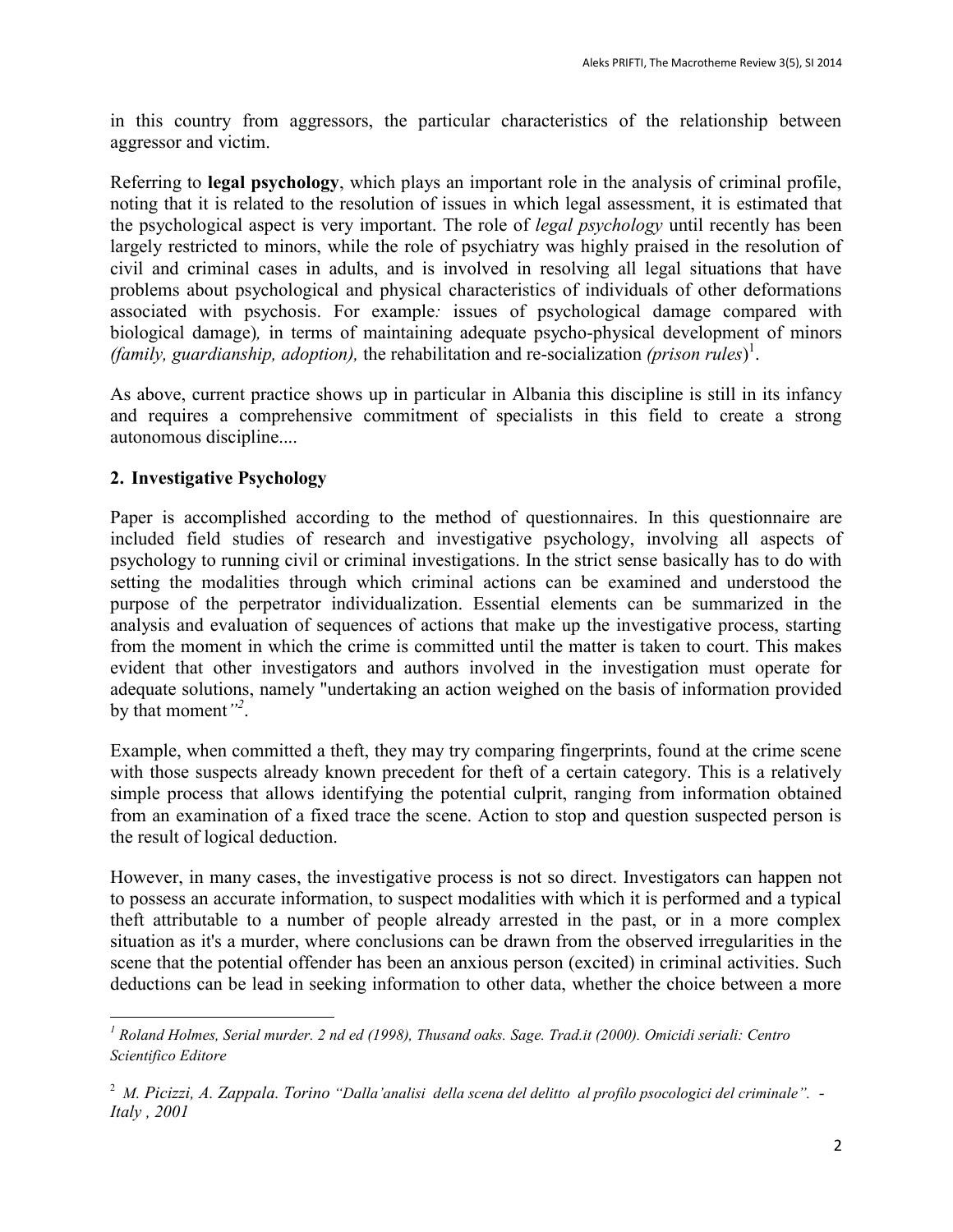acceptable opportunity regarding conducting procedural actions, detention or indictment of a possible suspect.

The process of decision-making in the field of investigation involves individualism and choice between different options, selection of potential suspects or adoption of appropriate methodologies of investigation, which may contribute to narrowing the field of research space. Hypotheses and processing operation in selecting among them, requires the ability to investigators and a reasonable understanding of the author's actions involved in crime investigation object. They should know the typical modalities in which concrete behavior of the aggressor; So that such behavior can put them in terms of attribution of significant information obtained by integrating them with a coherent construct. Through such a proceeding, evidence must be gathered in order to identify appropriate offender and proven guilty at trial, etc.

But it is evident that three processes are present in any investigation, and this can be done efficiently with the help of disciplines, which are elaborate below<sup>3</sup>:

**A.** *Collection and evaluation of information extracted from reports on crime.* Such reports may be notes, process-verbal or other records, photographs, video recordings taken from crime scenes. Certainly have value as records or telephone banking movement, or the caste certificates. Often these will be witnessed, or will lead us to other evidence of the crime, which should be examined.

In this context will join and transcripts, interviews and various experts relations. Latter had be used the information to the police. First need to individualize the suspects, the most useful information in their charge will be issued directly by the question, either indirectly through a third party testimony. And the main task of a special investigation among other things is the collection, use and connectivity to multiple databases and different coming from different sources that can provide the possibility of interpreting the occurred crime.

- **B.** *The process of decision-making* and further actions leading to the arrest and conviction of perpetrators. In general, there are few studies that take into analysis decisions taken during a specific investigation, and as such decisions are formulated, what information, data and evidence used during this process. From the importance of the information collected should be possible to draw conclusions that will guide investigators in subsequent actions.
- a) *Conclusions that can be drawn from the heart of police investigations.* These conclusions are based on analysis and understanding of criminal behavior. More analytical, it has become possible to determine investigative psychology as scientific systematic study:
- I. Investigative information, its finding, evaluation and use in the investigation process. The crucial point during the investigation, is forecast, preparation and development of procedures to be more careful, so the accuracy of information obtained during the further preliminary investigation.;

 $\overline{a}$ 

<sup>3</sup>*M. Picizzi, A. Zappala. Torino-Itali , Criminal profiling. "Dalla'analisi della scena del delitto al profilo psocologici del criminale", 2001*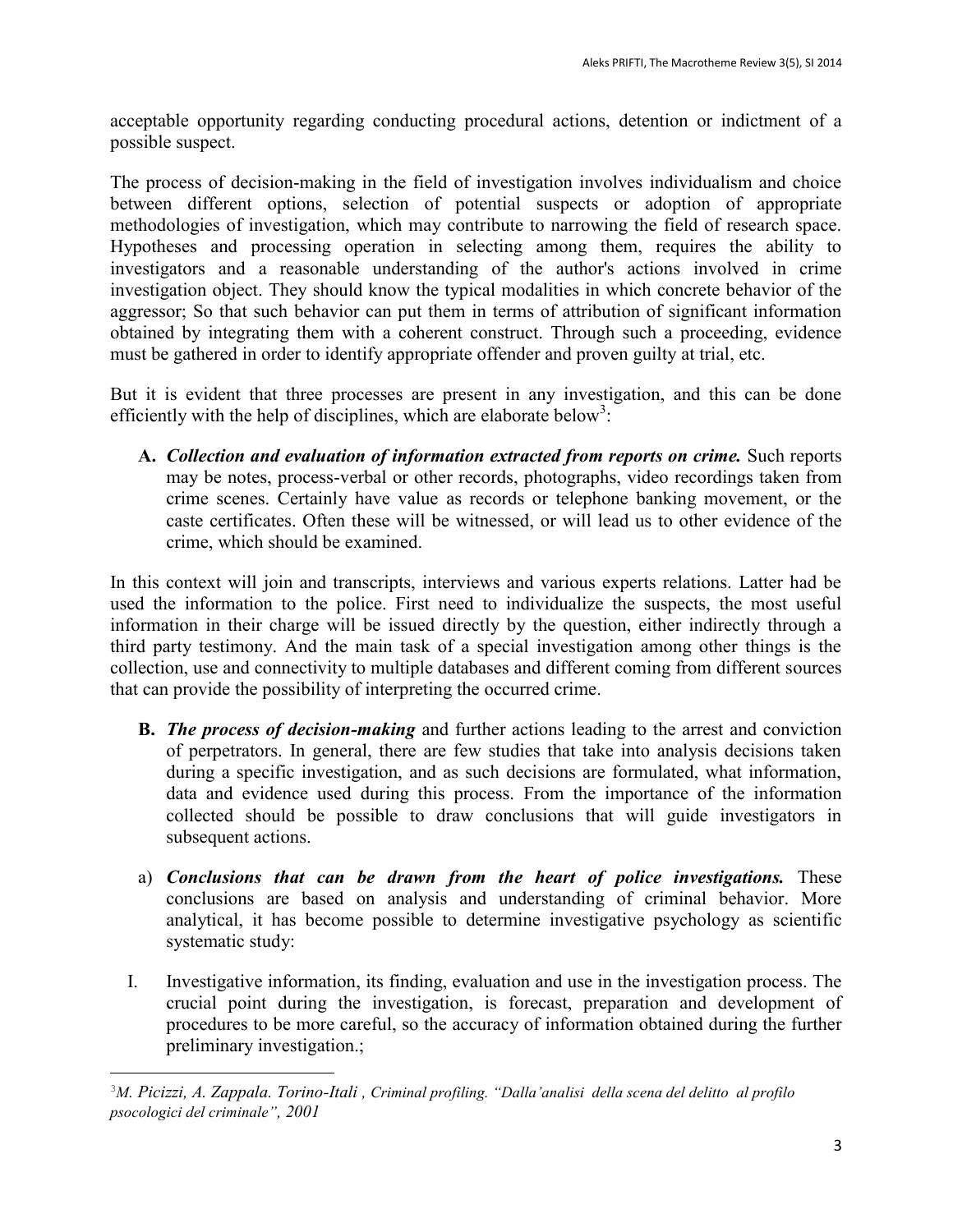II. The upgrading and supporting the actions and decisions of the judicial police forces. One of the most important aspects of the analysis of information gathered in the investigation stage is that these represent a large number of possible details. Above all, the police requirements for interviewing, questioning persons, psychology has consistently contributed toward the evolution of modalities to improve the quality of received information. All those have as main objective improvement of criminal investigations.

#### *3.* **Legal Psychiatry**

Legal Psychiatry is the branch of psychiatry that deals with the relationship between a person with mental illness and the law. At the same time legal psychiatry, clinical psychiatry is, that the way of formation and perfection and specialization of forensic psychiatry. Street looks without objectionable formation, particularly for field position just moving the clinic, but should keep in mind in order rigorist two basic points: a cultural (criminology) and a methodological (medicolegal).According to Italian researchers in this field (Fornai -1997), can identify legal psychiatry through its field of application. As follows:

- 1.**Legal Psychiatry**, which translates into a technical assessment to formulate a fundamental understanding and predictive diagnostic evaluation. Such a judgment understood closely related to the following elements:
- *a. Technical consultancy for prosecutor.*
- *b. Official expertise required by the preliminary investigation judge or the judge at the stage of reviewing the evidence in court.*
- *c. Consultancy requested by the defense perpetrator or the victim, or civil plaintiff..*
- *d. Conclusions, under the form of technical -official advice, representatives of justice operating in civil or customary law.<sup>4</sup>*

**Subject of the evaluation can be:** Minors author of crime<sup>5</sup>, victim, the defendant, the sentenced persons and witnesses. The purpose of the evaluation is to determine the mental condition of the examination object (passive or active subject).

**The judicial psychiatry-,** object of study is concerned with the problems of mental disorders associated with retention (treatment), close to the hospital and implementation of alternative measures.

**Legal - Medical - Psychiatry.** Has as its objective, some relative problems in respect of deontological norms, and the responsibility of mental health workers, experts and technical consultants in the evaluation of mental illnesses, the physical damage estimates Component (disorder) biological, etc..

 $\overline{a}$ 

<sup>4</sup> *Roland Holmes - Profesor in University of Florida,research in the field of criminal profilin serial violent crimes and sexual crimes*

<sup>5</sup>*Based on article 35of Criminal Procedures Code,*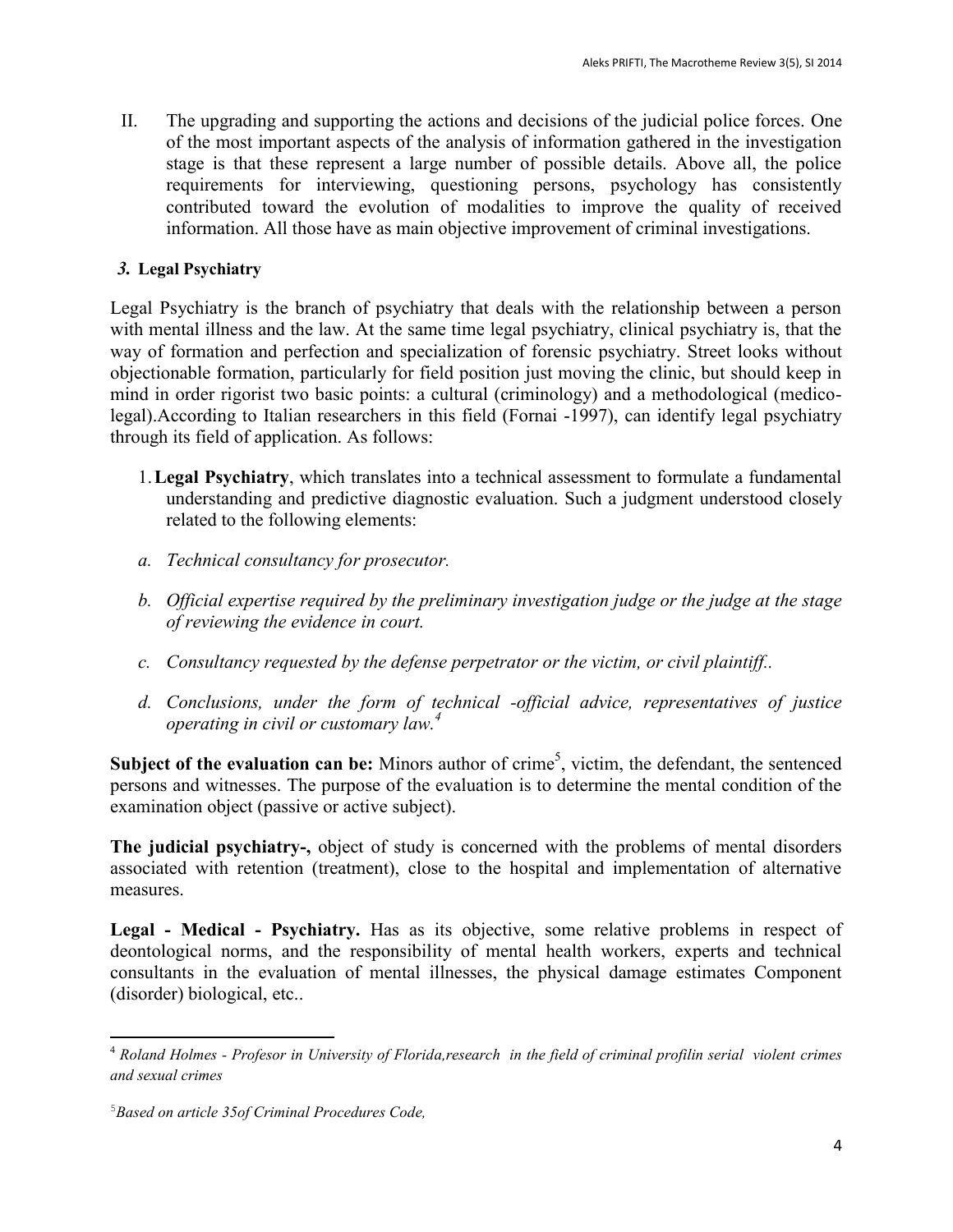Contribution that psychologist and psychiatrist can give to the criminal profile design seems essential. The role of mental illness in crime is the subject of controversy, continuous study, some researchers suggest that psycho-pathology can lead to an increase in illegal acts, others deny this fact.

The situation is different when the violent crime especially murder committed in series with a special ferocity or in appearance without any motive. In this case the contribution of psychopathology, the choice of the victim and the modalities, the execution of the victim, becomes more important, the relationship between mental disorders (deviation in behavior), and crime more directly, for example in the case of schizophrenia that kills under the hallucinations command which has taken the task to "deliver world" by a group of subjects as prostitutes.

Psychiatrist and psychologist, in this case can demonstrate their competence in providing useful estimates for an unusual feature, or a strange case, which features scenes not usually encountered in criminal behavior. While the media may interpret or consider the subject as "crazy", as the case of "non-sense", the psychiatrist can provide cryptology element, based on the original disorder mentally ill criminal....

## **4. Conclusions**

The questionnaire method it's a productive methods in social geography identifying some of the problems that accompany the inhabitants in area. The connection between geographical study and questionnaire methods are really closed. This methodological study leading to the identification and interpretation of more abstract elements associated with rapid identification of perpetrators of violent crime. Without doubt the biggest advantage is the exact meaning of the dynamics of the event, allowing us to establish oriented based versions of potential authors on the basis of psychological characteristics of their personality, while the disadvantage is the lack of processing general rules used in other situations. A clear example of how a legal psychiatrist can just put his experience in service of investigation has to do with those cases where it is suspected that might be present a mental pathology to the author of violent crime. Also it should be noted that one of the problems or major obstacles in Albanian judicial system is that police, judicial police officers, prosecutors and judges look the role of legal psychologist with disregard, indifference, or the role of this occupies a negligible weight during police process and judicial investigation.

#### **Literature and Reference**

Lo Steriotipo del Criminale. Dennis Chapman. Torino, 1967 Criminal profiling. *"Dalla'analisi della scena del delitto al profilo psocologici del criminale*". *M. Picizzi, A. Zappala*. Torino , 20 01. Miltiadh *Muçi*, Nasho *Gjinopulli.* 1982, "Identifikimi i faktorit sipas metodes se krimit te vjedhjes me thyerje". Konferenca Kombetare per Problemet te Kriminalistikes, Roland Holmes, Serial murder. 2 nd ed (1998), Thusand oaks. Sage. Trad.it (2000). Omicidi seriali: Centro Scientifico Editorre Geberth, *"Practial Homicide Investigation", Sh. B. A, 1996.* B. Hoxha, "Logjika", bot.1989. Kirk Heilbrun, Geoffrey R. Marczyk & David De Matteo, *Forensic Mental Health Assessment;* 2002 by Oxford University Press;